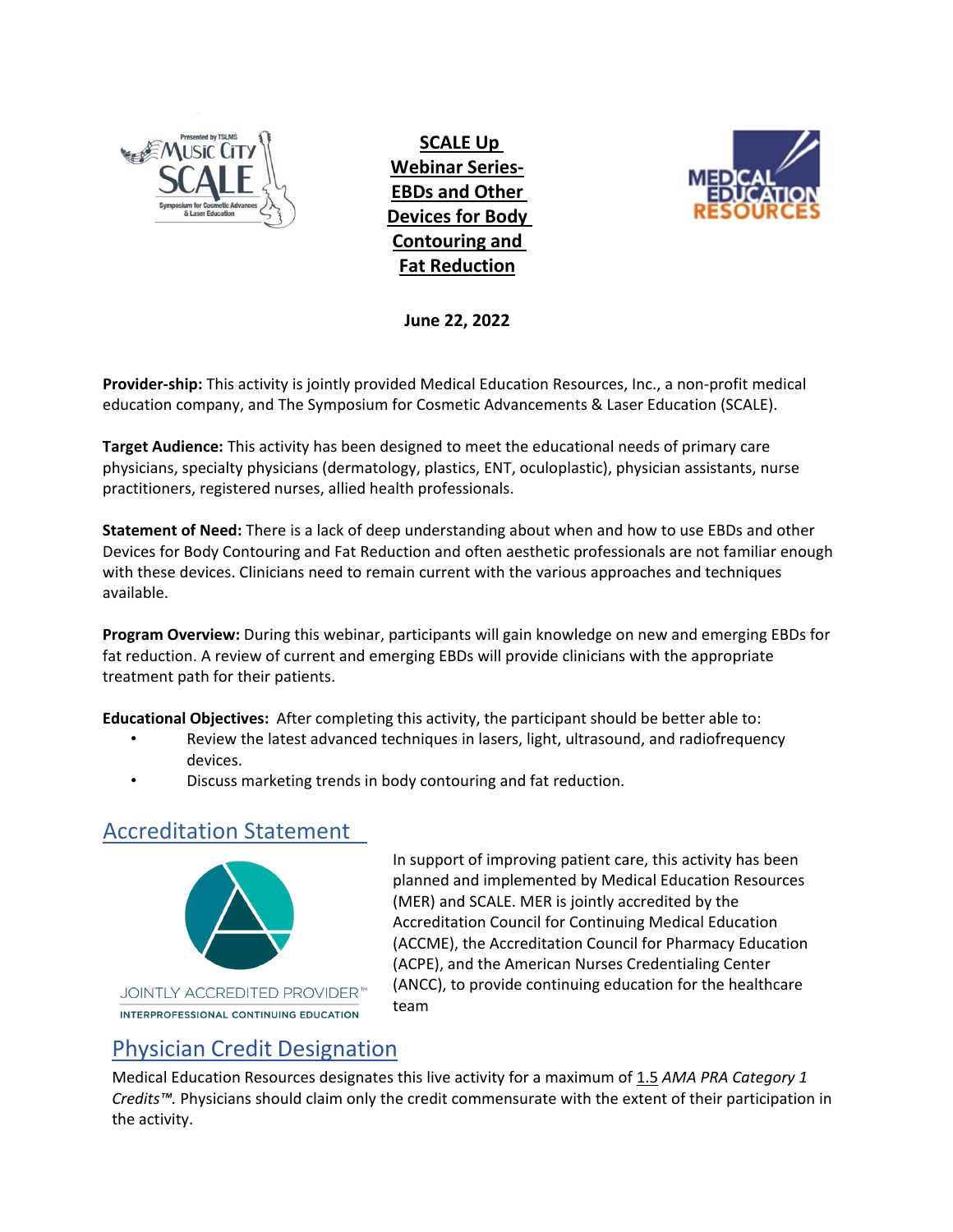# Nursing Credit Designation

Medical Education Resources designates this live activity for a maximum of 1.5 ANCC nursing contacthours Nurses will be awarded contact hours upon successful completion of the activity.

#### American Academy of Nurse Practitioners Designation (AANP)

The American Academy of Nurse Practitioners (AANP) Certification Board recognizes and accepts continuing education (CE) 1.5 contact hours from activities approved by AMA, ACCME, ANCC, AANP, AAFPand AACN.

## Physician Assistant Credit Designation (AAPA)

Medical Education Resources has been authorized by the American Academy of PAs (AAPA) to award AAPA Category 1 CME credit for activities planned in accordance with AAPA CME Criteria. This activity is designated for 1.5 AAPA Category 1 CME credits. PAs should only claim credit commensurate with the extent of their participation.

### Disclosure of Conflicts of Interest

Medical Education Resources insures balance, independence, objectivity, and scientific rigor in all our educational activities. In accordance with this policy, MER identifies conflicts of interest with its instructors, content managers, and other individuals who are in a position to control the content of an activity. Conflicts are resolved by MER to ensure that all scientific research referred to, reported, or used in a CME activity conforms to the generally accepted standards of experimental design, data collection, and analysis. MER is committed to providing its learners with high-quality CME activities that promote improvements or quality in health care and not the business interest of a commercial interest.

The *faculty* reported the following financial relationships with commercial interests whose products or services may be mentioned in this CME activity:

| <b>Name of Faculty</b>    | <b>Reported Financial Relationship</b>                                                                |
|---------------------------|-------------------------------------------------------------------------------------------------------|
|                           | Consulting Fees: Aerolase, Aesthetic Management Partners (AMP), Aesthetic Bio Medical, Alastin,       |
|                           | Allergan Aesthetics, Almirall, Bausch Health, BrandMD, Croma, Dermaroller, Endo Aesthetics, EndyMed,  |
|                           | Galderma, Hugel, InMode, Leo Pharm, Lumenis, Merz, Mindera, MTF, NanoPass, Neauvia, Nutrafol,         |
|                           | Pierre Fabre / Glytone, Revision, Prescriber's Choice, Revance, Revision Skin Care, Rohrer Aesthetic, |
|                           | Sciton, Sensus, Senté, Skinbetter Science, SkinCeuticals, Skin Medica, Sofwave, Soliton, Stratpharma, |
| Michael H. Gold, MD       | Suneva, Topix, Venus Concept                                                                          |
|                           | Grants/Research Support: Venus, BTL, Softwave                                                         |
|                           | <b>Consulting Fees: BTL</b>                                                                           |
| David J. Goldberg, MD, JD | Speakers' Bureau: Aerolase, BTL                                                                       |
|                           | Grants/ Research Support: Allergan, Merz, DermTech, Revance, Galderma                                 |
|                           | <b>Consulting Fees: Allergan, Merz</b>                                                                |
| Terrence Keaney, MD, FAAD | Speakers Bureau: Allergan, Merz                                                                       |
| <b>Tim Sawyer</b>         | Ownership Interest/Shareholder: Crystal Clear                                                         |

The *content managers* reported the following financial relationships with commercial interests whose products or services may be mentioned in this CME activity:

| <b>Name of Content Manager</b> | <b>Reported Financial Relationship</b> |
|--------------------------------|----------------------------------------|
| <b>Planners from SCALE</b>     | No financial relationships to disclose |
| <b>Planners from MER</b>       | No financial relationships to disclose |

#### **Disclaimer:**

The content and views presented in this educational activity are those of the authors and do not necessarily reflect those of Medical Education Resources, SCALE and the educational supporters. The authors have disclosed if there is any discussion or published and/or investigational uses of agents that are not indicated by the FDA in their presentations. The opinions expressed in this educational activity are those of the faculty and do not necessarily represent the views of Medical Education Resources, SCALE, and the educational supporters. Before prescribing any medicine, primary references and full prescribing information should be consulted. Any procedures, medications, or other courses of diagnosis or treatment discussed or suggested in this activity should not be used by clinicians without evaluation of their patient's conditions and possible contraindications or dangers